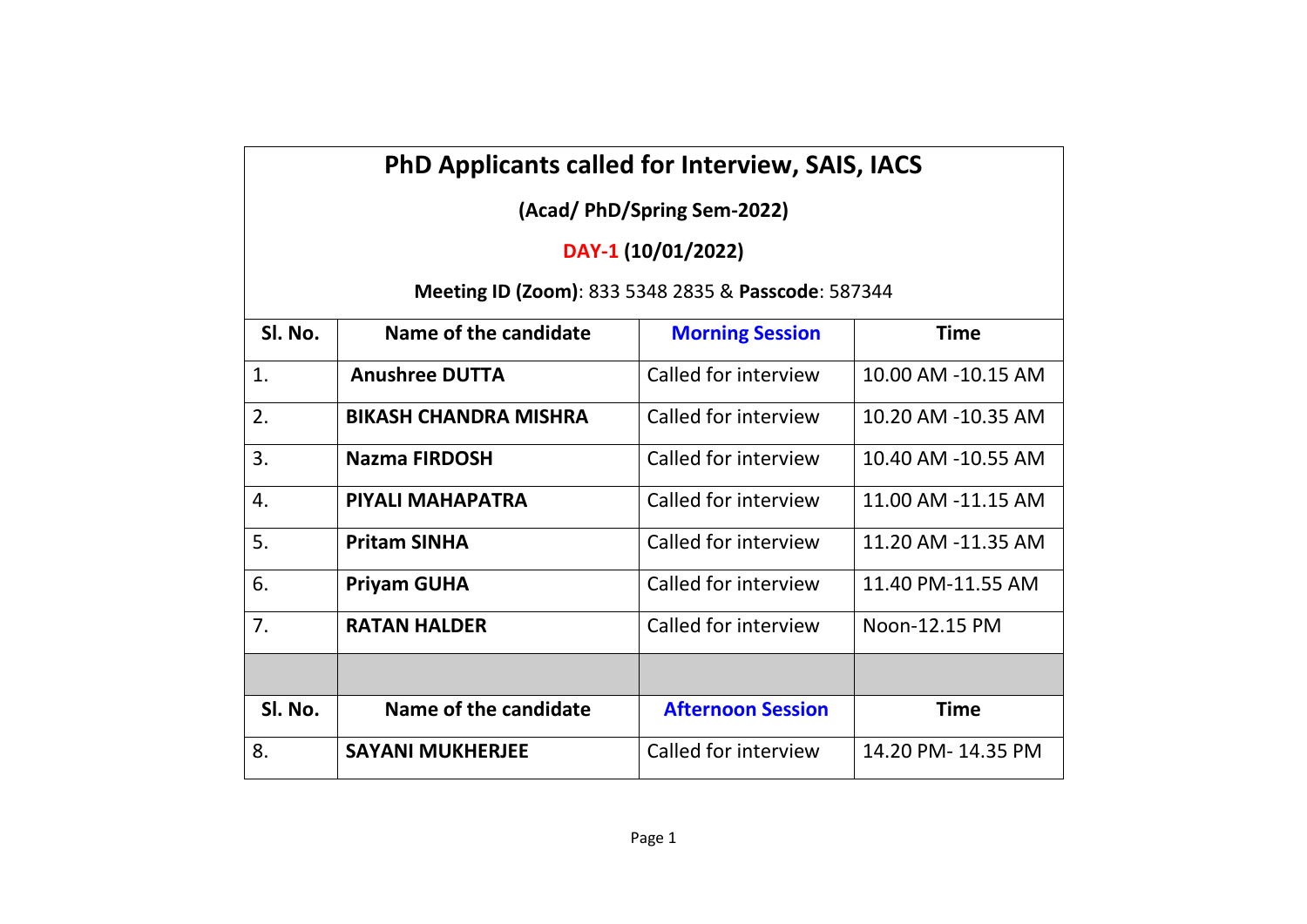| 9.  | <b>SEMANTEE RAY</b>    | Called for interview | 14.40 PM-14.55 PM   |
|-----|------------------------|----------------------|---------------------|
| 10. | <b>SHOUVIK PAUL</b>    | Called for interview | 15.00PM - 15.15 PM  |
| 11  | <b>SUDESHNA MANDAL</b> | Called for interview | 15.20 PM- 15.35 PM  |
| 12. | <b>SUDIPTA SARKAR</b>  | Called for interview | 15.40 PM - 15.55 PM |
| 13. | <b>Rajdip ROY</b>      | Called for interview | 16.00 PM - 16.15 PM |

| <b>PhD Applicants called for Interview, SAIS, IACS</b> |                       |                        |                     |  |  |  |
|--------------------------------------------------------|-----------------------|------------------------|---------------------|--|--|--|
| DAY-2 (11/01/2022)                                     |                       |                        |                     |  |  |  |
| Meeting ID (Zoom): 833 5348 2835 & Passcode: 587344    |                       |                        |                     |  |  |  |
| SI. No.                                                | Name of the candidate | <b>Morning Session</b> | <b>Time</b>         |  |  |  |
| 1.                                                     | <b>ANAMIKA DAS</b>    | Called for interview   | 10.00 AM -10.15 AM  |  |  |  |
| 2.                                                     | <b>Bijaya NAG</b>     | Called for interview   | 10.20 AM -10.35 AM  |  |  |  |
| 3.                                                     | <b>CHANDRANI DEY</b>  | Called for interview   | 10.40 AM - 10.55AM  |  |  |  |
| 4.                                                     | Jagriti DAS           | Called for interview   | 11.00 AM - 11.15 AM |  |  |  |
| 5.                                                     | Mayuri Varma          | Called for interview   | 11.20 AM - 11.35 AM |  |  |  |